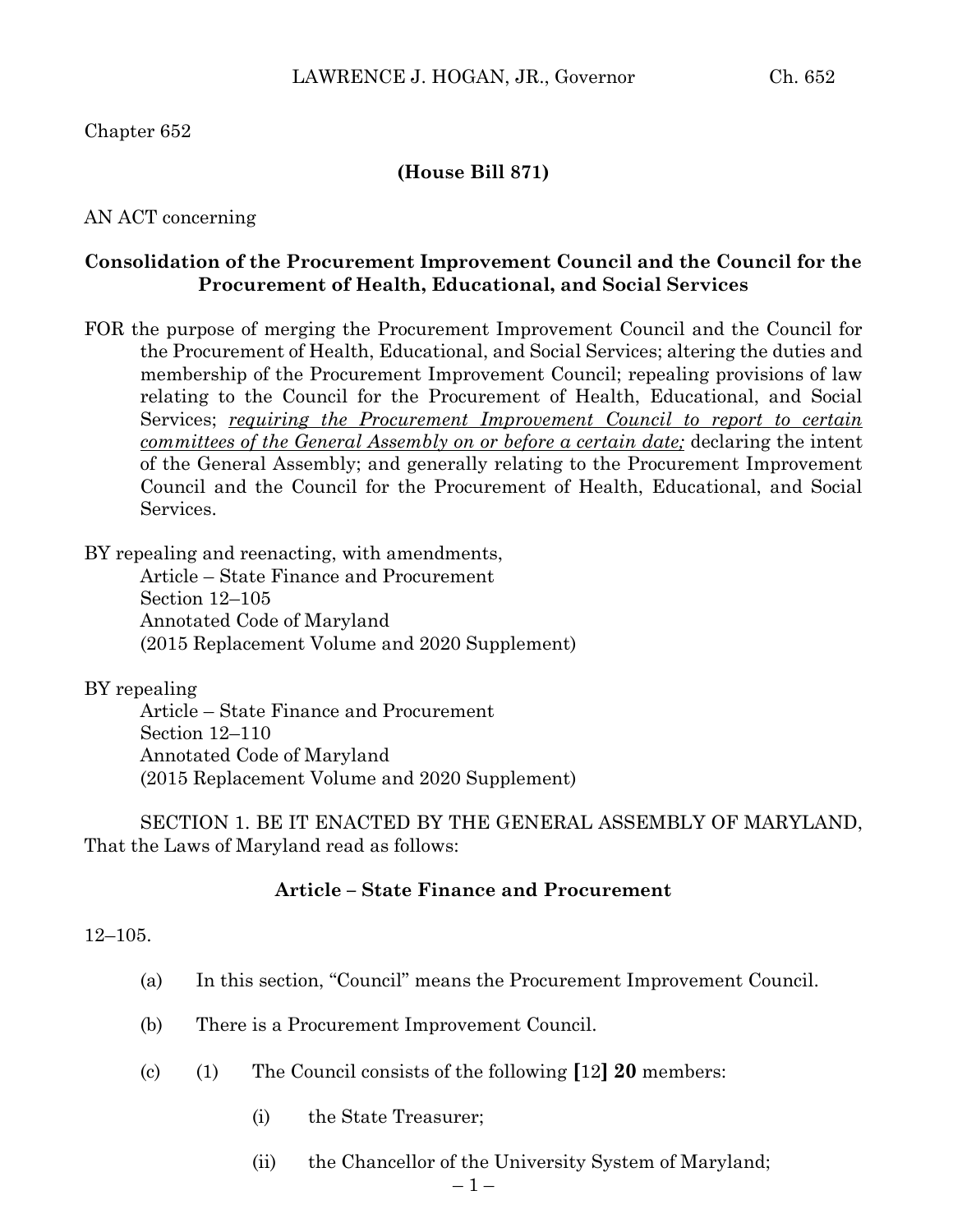- (iii) **[**the Secretary of Budget and Management;
- (iv)**]** the Chief Procurement Officer;
- **[**(v)**] (IV)** the Secretary of Information Technology;
- **[**(vi)**] (V)** the Secretary of Transportation;
- **[**(vii)**] (VI)** the Procurement Advisor of the Board;

**[**(viii)**] (VII)** the Special Secretary for the Office of Small, Minority, and Women Business Affairs;

**[**(ix) the Director of the Governor's Office of Performance Improvement;**]**

**(VIII) THE SECRETARY OF JUVENILE SERVICES;**

- **(IX) THE SECRETARY OF HUMAN SERVICES;**
- **(X) THE SECRETARY OF HEALTH;**
- **(XI) THE STATE SUPERINTENDENT OF SCHOOLS;**

**[**(x)**] (XII) THE FOLLOWING INDIVIDUALS, APPOINTED BY THE GOVERNOR WITH THE ADVICE AND CONSENT OF THE SENATE:**

**1.** a representative of local government who has expertise in local procurement matters**[**, appointed by the Governor with the advice and consent of the Senate**]**; **[**and**]**

**2. TWO REPRESENTATIVES OF SOCIAL SERVICE PROVIDERS IN THE STATE; AND**

**3. A REPRESENTATIVE OF A MINORITY–, WOMEN–, OR VETERAN–OWNED BUSINESS;**

**[**(xi)**] (XIII) [**two**] THREE** members of the general public **APPOINTED BY THE PRESIDING OFFICERS OF THE GENERAL ASSEMBLY**, **OF WHOM:**

**1.** at least one **[**of whom has**] SHALL HAVE** expertise in State procurement matters**[**, appointed by the Governor with the advice and consent of the Senate**]; AND**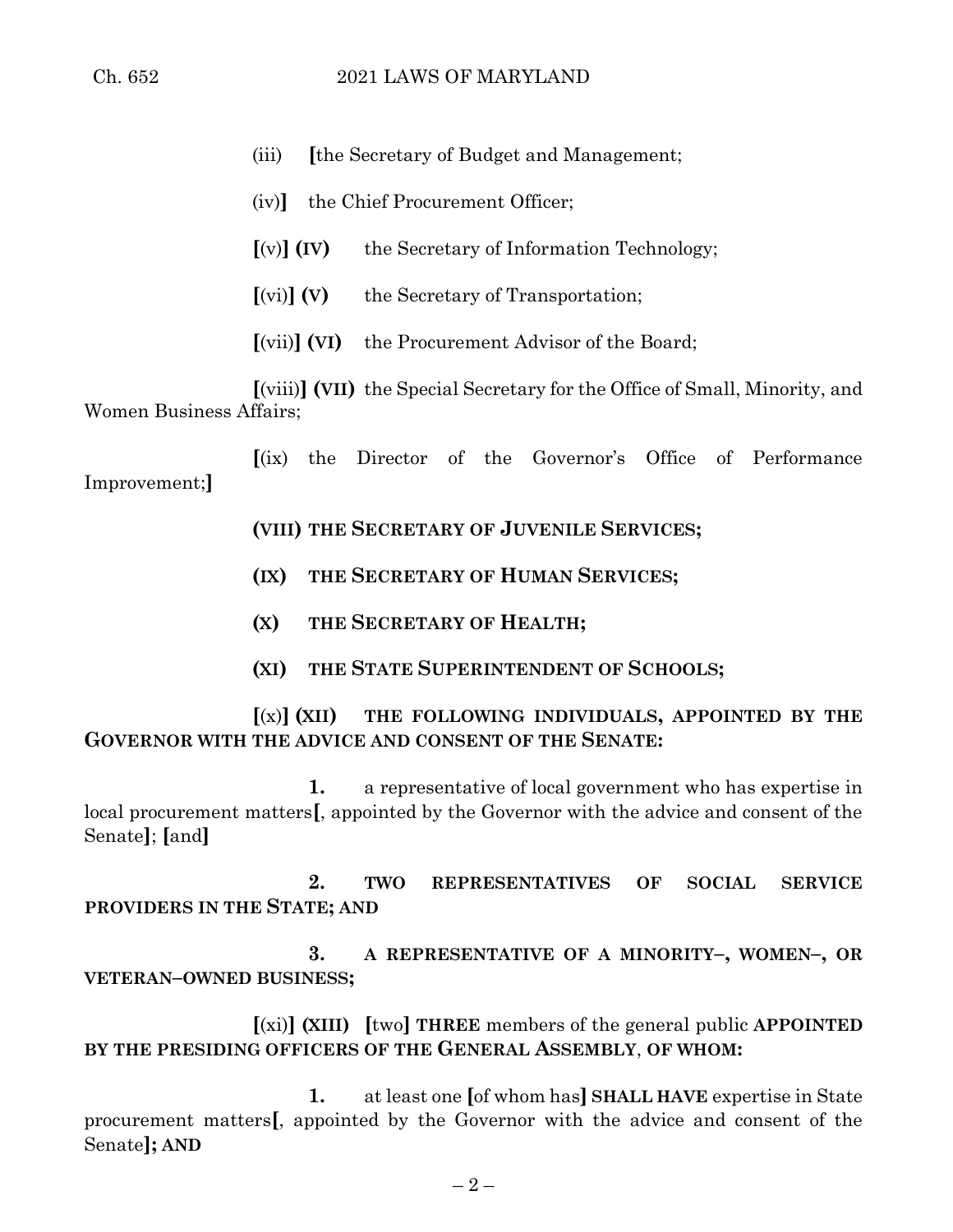LAWRENCE J. HOGAN, JR., Governor Ch. 652

**2. AT LEAST TWO SHALL REPRESENT A MINORITY–, WOMEN–, OR VETERAN–OWNED BUSINESS;**

**(XIV) A MEMBER OF THE SENATE, APPOINTED BY THE PRESIDENT OF THE SENATE; AND**

# **(XV) A MEMBER OF THE HOUSE OF DELEGATES, APPOINTED BY THE SPEAKER OF THE HOUSE.**

(2) (i) If the State Treasurer is unable to attend a meeting of the Council, the Treasurer may designate the Deputy Treasurer to attend the meeting.

(ii) If a member of the Council listed in paragraph (1)(ii) through **[**(ix)**] (XI)** of this subsection is unable to attend a meeting of the Council, the member may designate a senior management staff member with experience in procurement to attend the meeting.

(d) The Chief Procurement Officer is Chairman of the Council.

(e) The Council shall meet at least quarterly each year.

(f) The Chief Procurement Officer is the principal staff of the Council and the Council shall have any additional staff authorized in accordance with the State budget.

(g) The Council shall:

(1) ensure that the State's procurement system is utilizing the most advanced procurement methods and management techniques, including policies, procedures, and forms for all procurement activity and contract management;

(2) effect and enhance communication between State units on procurement matters, with an emphasis on disseminating information on current developments and advances in procurement methods and management;

(3) provide a forum for the discussion of specific procurement issues and problems that arise, including:

- (i) procurement officer training;
- (ii) risk analysis and insurance requirements;

(iii) management of eMaryland Marketplace and other Internet procurement resources;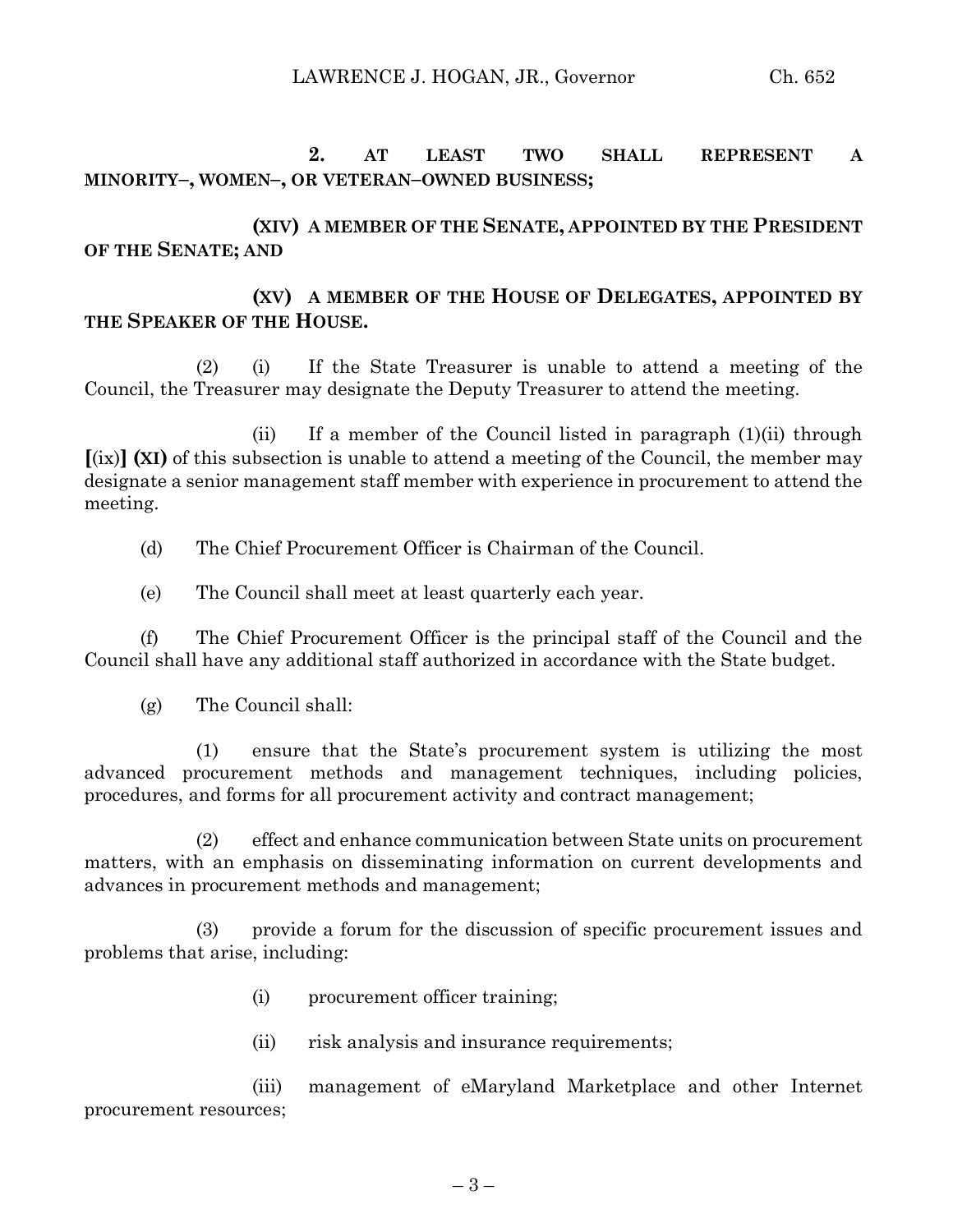(iv) **USE OF EMARYLAND MARKETPLACE AND COMPLIANCE WITH § 17–502 OF THIS ARTICLE;**

**(V)** use of intergovernmental cooperative purchasing agreements; and

**[**(v)**] (VI)** any other issues or problems identified by the Council;

(4) advise the Board on problems in the procurement process and make recommendations for improvement of the process;

(5) review existing procurement regulations to:

(i) determine whether they fulfill the intent and purpose of the law, especially as it relates to fostering broad–based competition; and

(ii) make recommendations on the regulations, if revising and restructuring them will result in easier understanding and use; and

(6) advise the General Assembly on proposed legislation in order to enhance the efficiency and transparency of State procurement.

**[**12–110.

(a) (1) In this section the following words have the meanings indicated.

(2) "Council" means the Council for the Procurement of Health, Educational, and Social Services.

(3) "Health, educational, and social services" means services procured to provide or assist in providing:

(i) support, care, or shelter to third–party clients under a contract;

or

(ii) training to third–party clients under a contract.

(4) "Task Force Report" means the report entitled "Task Force Report to the Governor and the General Assembly on Procurement of Health, Education and Social Services by State Agencies" that was issued on November 30, 2011, by the Task Force to Study the Procurement of Health, Education, and Social Services by State Agencies.

(b) There is a Council for the Procurement of Health, Educational, and Social Services.

(c) (1) The Council consists of the following members: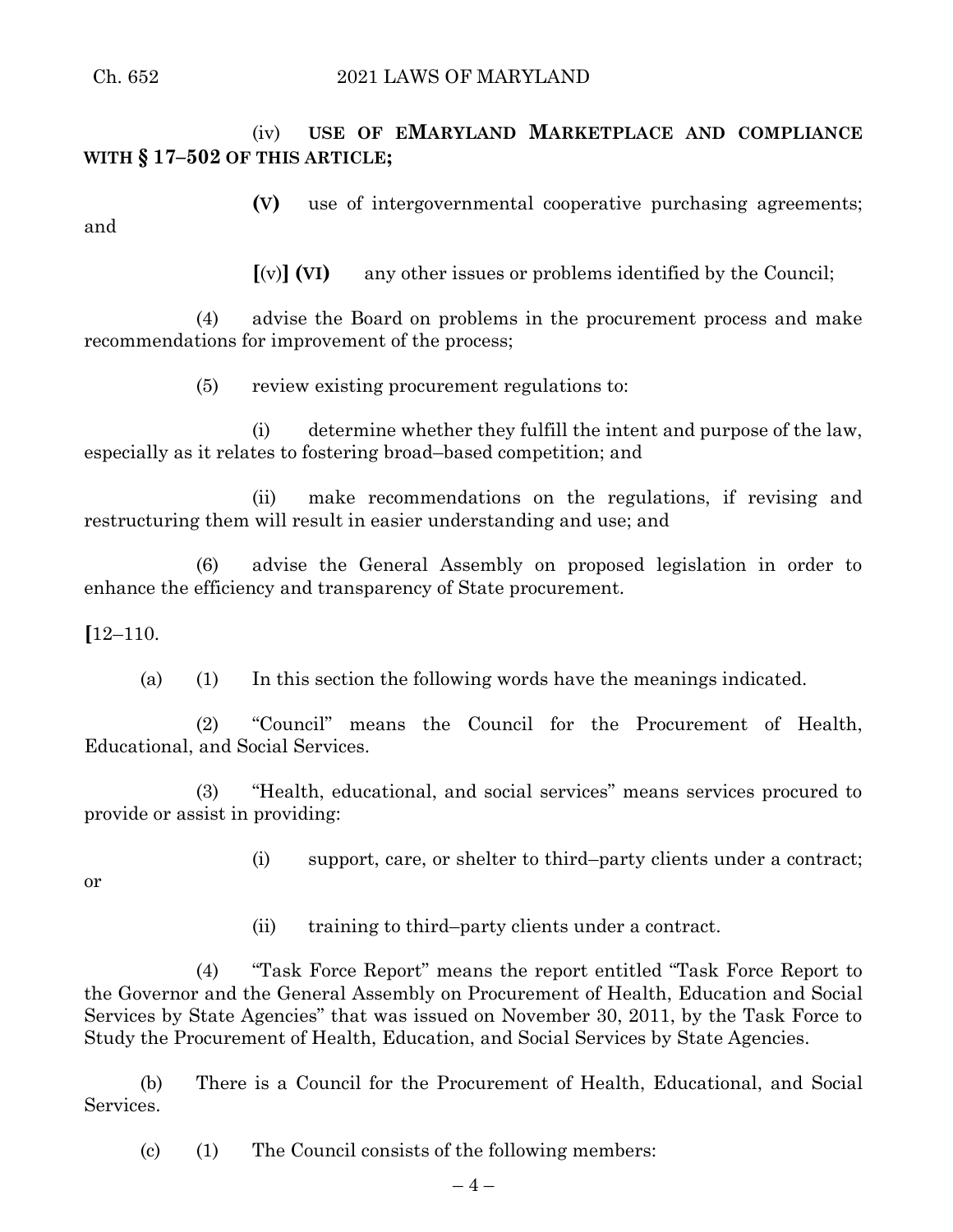- (i) the State Treasurer;
- (ii) the Attorney General;
- (iii) the Chief Procurement Officer;
- (iv) the State Superintendent of Schools;
- (v) the Secretary of Budget and Management;
- (vi) the Secretary of Juvenile Services;
- (vii) the Secretary of Human Services;
- (viii) the Secretary of Health;
- (ix) the Director of the Governor's Grants Office;

(x) the Executive Director of the Governor's Office of Crime Prevention, Youth, and Victim Services;

(xi) the Deputy Director of the Division of Children and Youth of the Governor's Office of Crime Prevention, Youth, and Victim Services;

(xii) the Special Secretary for the Office of Small, Minority, and Women Business Affairs;

(xiii) the Procurement Advisor of the Board;

(xiv) four representatives of private organizations with experience providing human services funded by contracts through State units, appointed by the Governor;

(xv) a member of the Senate, appointed by the President of the Senate; and

(xvi) a member of the House of Delegates, appointed by the Speaker of the House.

(2) (i) If the State Treasurer is unable to attend a meeting of the Council, the Treasurer may designate a Deputy Treasurer to attend the meeting.

(ii) If a member of the Council listed in paragraph (1)(ii) through (xiii) of this subsection is unable to attend a meeting of the Council, the member may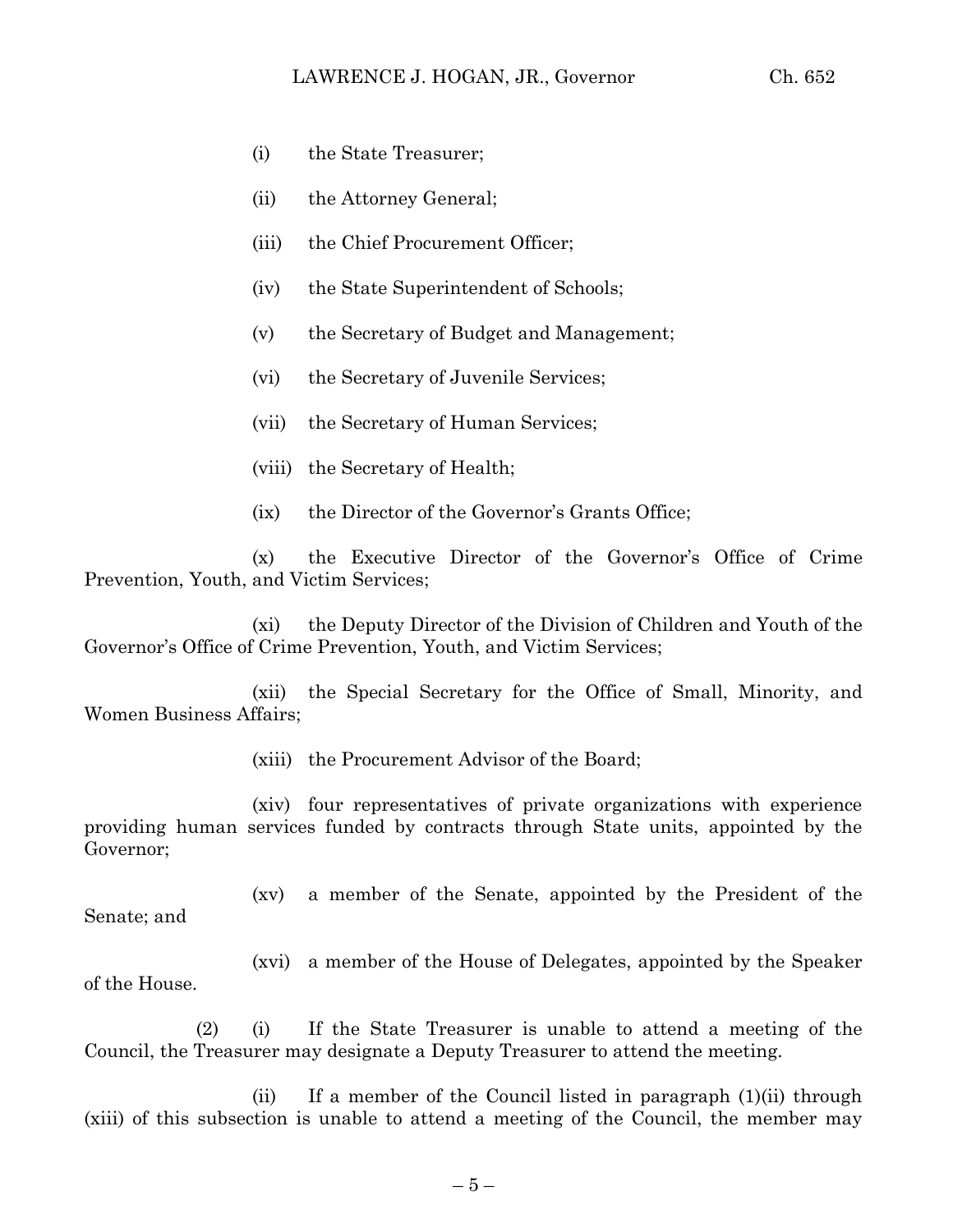designate another senior management staff member with experience in procurement to attend the meeting.

(3) (i) This paragraph applies to members of the Council appointed under paragraph (1)(xiv) of this subsection.

(ii) On or after July 1, 2014, the term of a member is 4 years.

(iii) The terms of members are staggered as required by the terms provided for members of the Council on July 1, 2014.

(iv) At the end of a term, a member continues to serve until a successor is appointed and qualifies.

(v) A member who is appointed after a term has begun serves only for the rest of the term and until a successor is appointed and qualifies.

(vi) A member may not serve more than two consecutive terms, except that a member appointed before July 1, 2014, may serve one additional 4–year term when the member's current term expires.

(vii) The Governor may remove a member for neglect of duty, incompetence, or misconduct.

(d) The Chief Procurement Officer is the Chair of the Council.

(e) The Council shall meet at least twice each year.

(f) The staffing responsibilities of the Council shall be shared by:

(1) the agencies represented on the Council; and

(2) additional staff that the Board authorizes in accordance with the State budget.

(g) The Council shall:

(1) advise the Board on specific steps necessary to implement the recommendations of the Task Force Report;

(2) monitor and report to the Board the progress of implementation of the recommendations in the Task Force Report;

(3) establish subcommittees or working committees consisting of members of the Council and interested parties to address or study specific issues;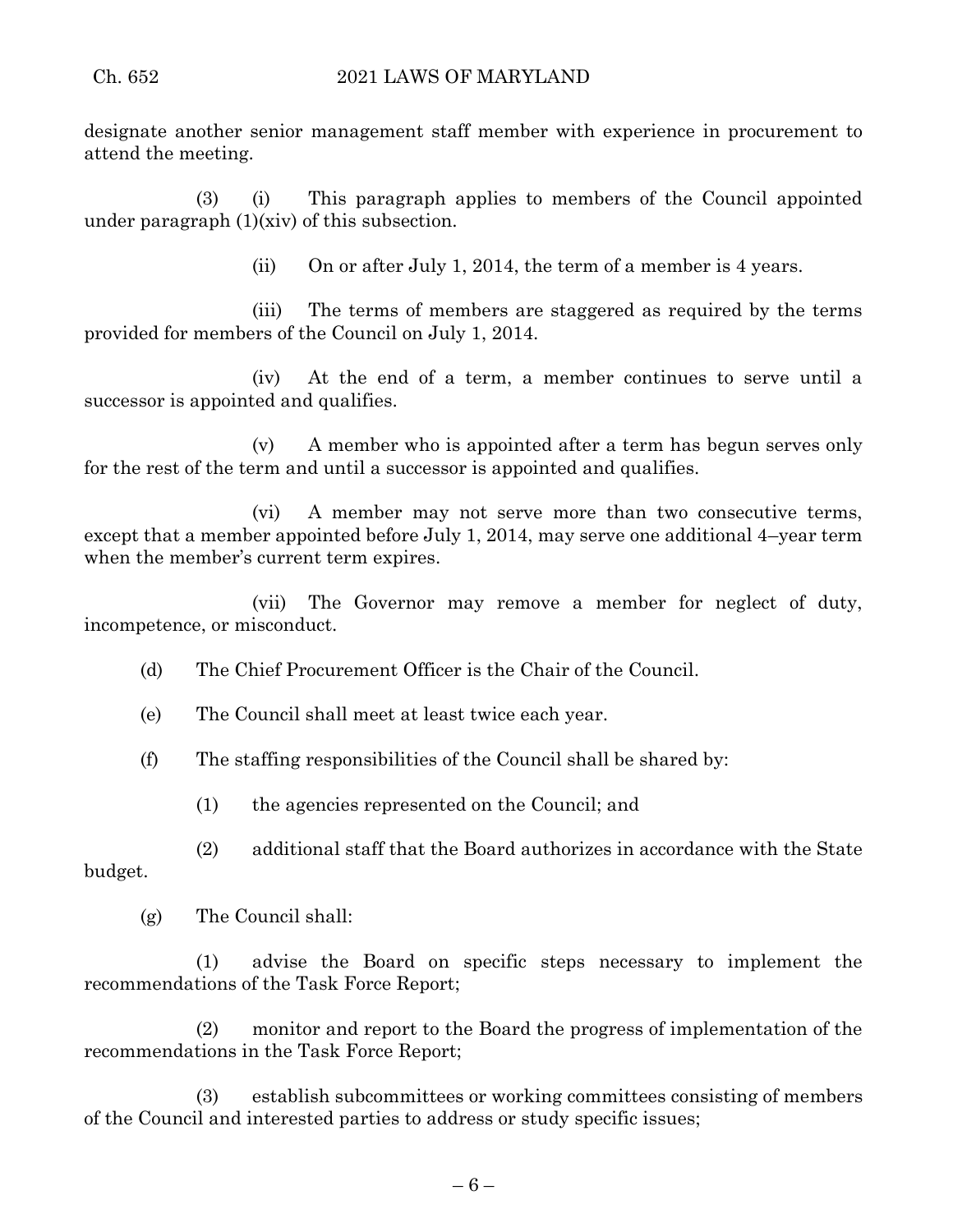(4) with regard to the procurement of health, educational, and social services:

(i) effect and enhance communication between State units on procurement matters, with an emphasis on disseminating information on current developments and advances in procurement methods and management;

(ii) provide a forum for the discussion of specific procurement issues and problems that arise;

(iii) advise the Board on problems in the procurement process and make recommendations for improvement to the procurement process; and

(iv) review existing procurement regulations to determine whether they fulfill the intent and purpose of the law, especially as the law relates to fostering broad–based competition and making effective use of State funds for the delivery of health, educational, and social services; and

(5) on or before December 31 of each year, report to the General Assembly, in accordance with § 2–1257 of the State Government Article, on the Council's activities and recommendations regarding the procurement of health, educational, and social services by State agencies.**]**

*SECTION 2. AND BE IT FURTHER ENACTED, That, on or before December 31, 2022, the Procurement Improvement Council shall submit a report to the Senate Education, Health, and Environmental Affairs Committee and the House Health and Government Operations Committee, in accordance with § 2–1257 of the State Government Article, that provides:*

*(1) guidelines on how to identify entities that are required to publish notices of procurement and awards of procurement on eMaryland Marketplace under § 17–502(a) of the State Finance and Procurement Article;*

*(2) guidelines on how to identify entities that do not comply with the requirement to publish notices of procurement and awards of procurement on eMaryland Marketplace and the reasons why the entities do not publish the required notices and awards; and*

*(3) recommendations on strategies and enforcement mechanisms to improve compliance by entities required to publish notices of procurement and awards of procurement on eMaryland Marketplace, including any necessary legislation to authorize or implement the strategies and enforcement mechanisms.*

SECTION 2. *3.* AND BE IT FURTHER ENACTED, That it is the intent of the General Assembly that a business, or representative of a business, participating in the Procurement Improvement Council, will not be favored in, disfavored in, or disqualified